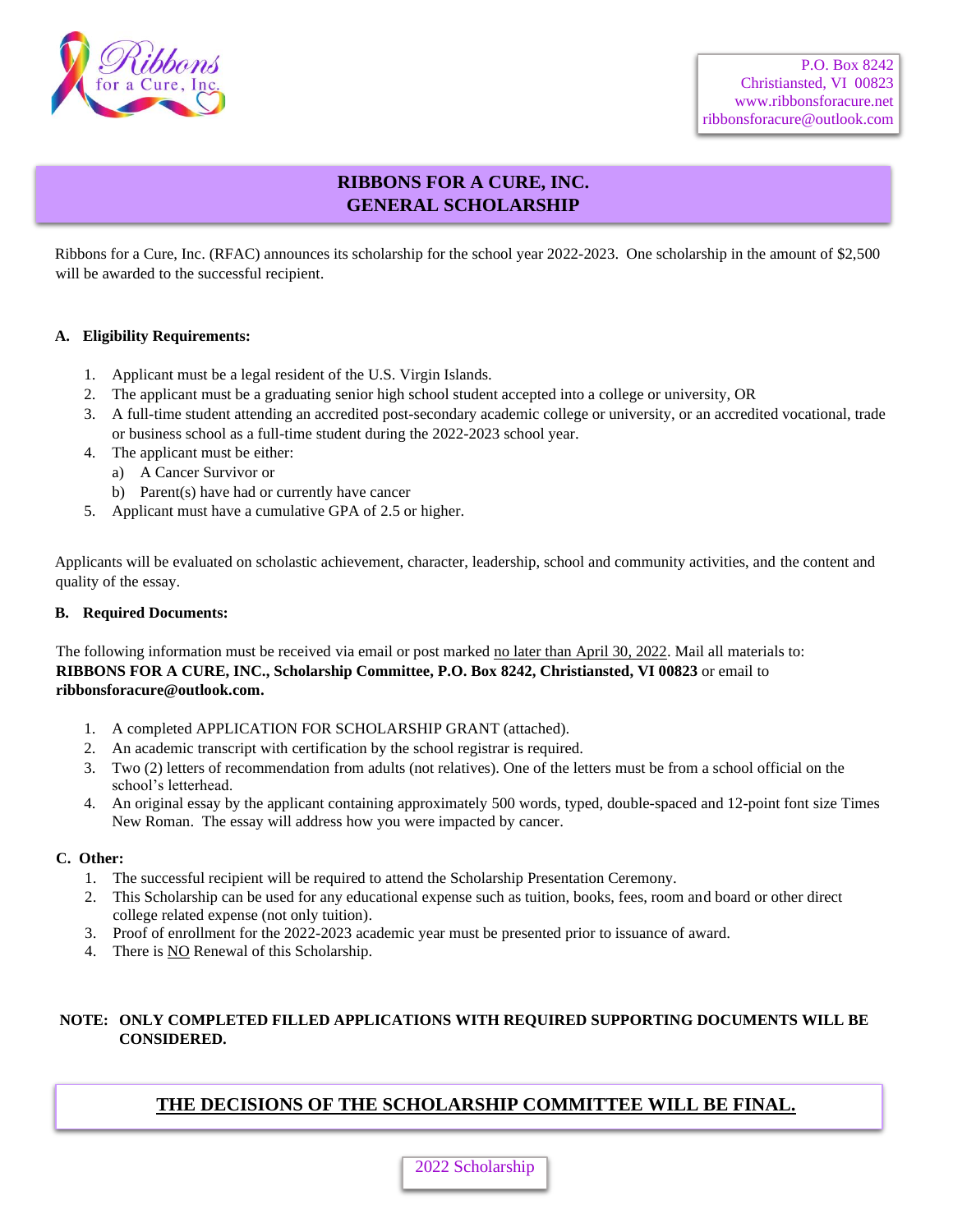

## **2022 APPLICATION FOR SCHOLARSHIP GRANT (Page 1 of 3) STUDENT INFORMATION**

| If no, provide the information for the parent who has or have had cancer. |  |  |  |
|---------------------------------------------------------------------------|--|--|--|
|                                                                           |  |  |  |
|                                                                           |  |  |  |
| Parent Information:                                                       |  |  |  |
|                                                                           |  |  |  |
|                                                                           |  |  |  |
| Type of Cancer:                                                           |  |  |  |
|                                                                           |  |  |  |
|                                                                           |  |  |  |
| <b>ACADEMIC INSTITUTION INFORMATION</b>                                   |  |  |  |
|                                                                           |  |  |  |
|                                                                           |  |  |  |
|                                                                           |  |  |  |
| Career Goals:                                                             |  |  |  |

2022 Scholarship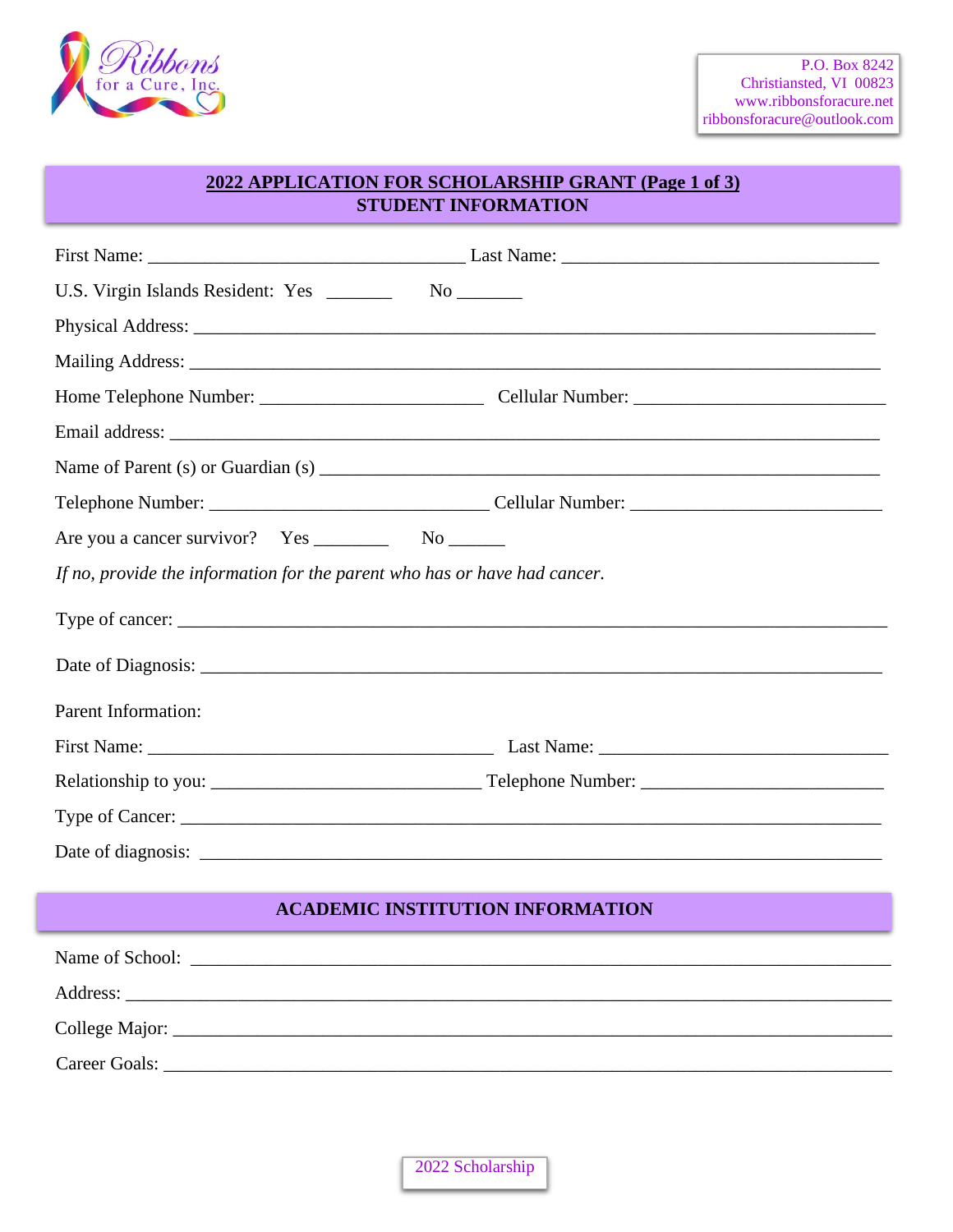

## 2022 APPLICATION FOR SCHOLARSHIP GRANT (Cont.) Page 2 of 3

| <b>SCHOOL ACTIVITIES:</b> |                              |                 |                                         |
|---------------------------|------------------------------|-----------------|-----------------------------------------|
| <b>YEAR</b>               | <b>ACTIVITY</b>              | <b>POSITION</b> | <b>Estimated # OF HOURS</b><br>PER WEEK |
|                           |                              |                 |                                         |
|                           | <b>COMMUNITY ACTIVITIES:</b> |                 |                                         |
| <b>YEAR</b>               | <b>ACTIVITY</b>              | <b>POSITION</b> | Estimated # OF HOURS<br>PER WEEK        |
|                           |                              |                 |                                         |
| <b>HONORS/AWARDS:</b>     |                              |                 |                                         |
|                           |                              |                 |                                         |
|                           |                              |                 |                                         |

### **COMMENTS**

Please provide any additional information or special facts that you would like the Scholarship Committee to consider with your application.